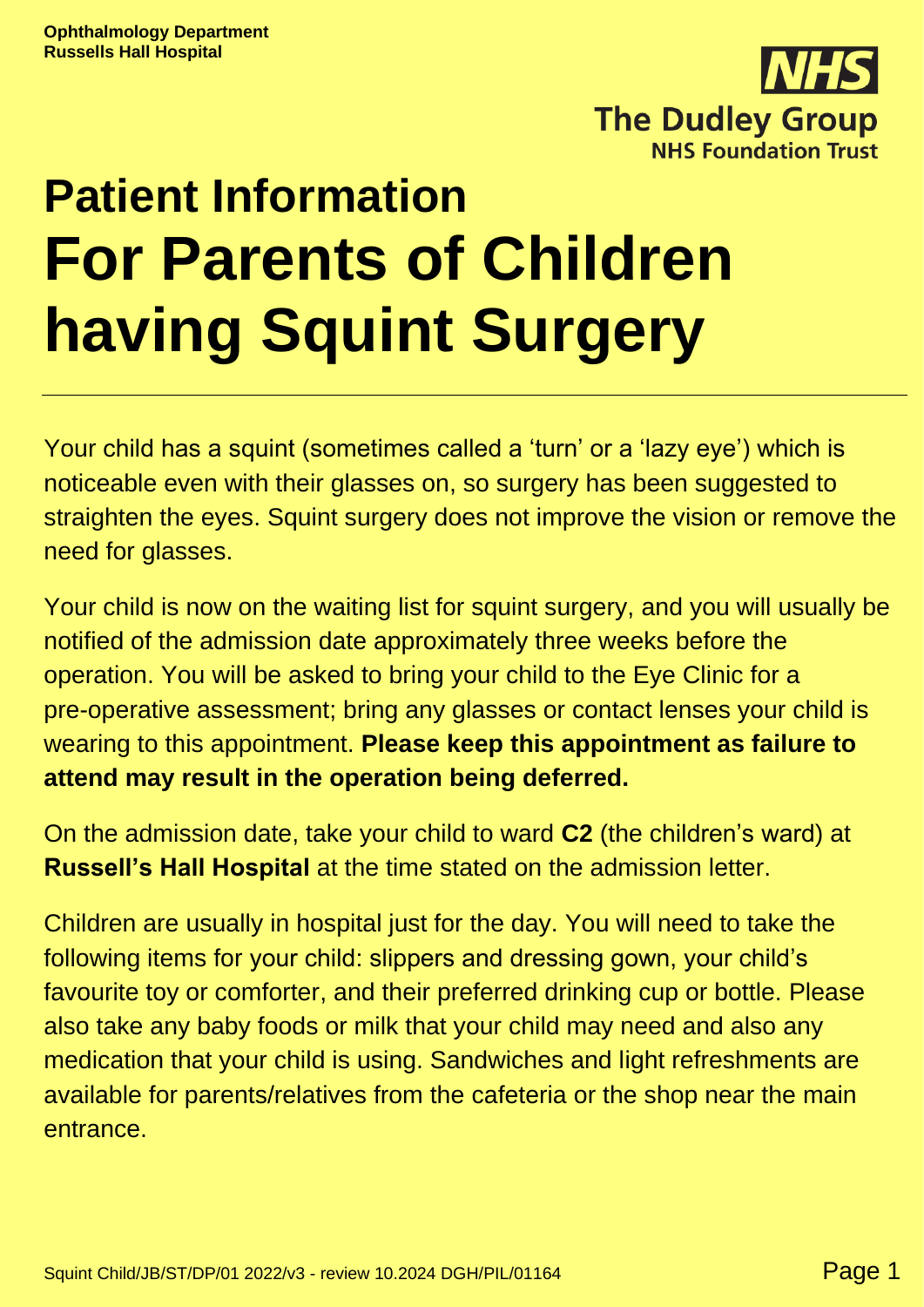#### **Ophthalmology Department Russells Hall Hospital**

#### **The operation**

The operation will be done using a general anaesthetic. One parent will be able to accompany the child to the anaesthetic room and stay until they have gone to sleep.

The operation is done on the muscles of one or both eyes. The eye muscles are just under the white of the eye, at each side. The surgeon either strengthens or weakens the muscles according to the type of squint.

Your child's eyesight will usually not be affected by the operation, so unless you are given any other instructions by the orthoptist, encourage your child to continue wearing their glasses after the operation.

The eye will usually not be covered after the operation, but it will look red and you will usually be given ointment to use while the eye heals. The stitches may be visible, and it can take four to six weeks for them to dissolve after surgery.

#### **Follow up care**

On leaving the hospital, you will be given an appointment to attend the Eye Clinic in about three weeks' time. You will see the orthoptist, and you may also see the doctor at this visit.

Keep your child off nursery or school for at least three or four days after the operation. Then, if the wounds are healing well and your child is happy, they can go back to school. If the wounds are still sore or if the child does not seem well, you may prefer to keep them off school until you have contacted the Eye Clinic.

#### **Your child can be given Paracetamol for pain relief if necessary (follow the instructions on the packet).**

Please do not allow your child to go swimming until you have been back to the Eye Clinic to discuss this, or until a full month after the operation has passed.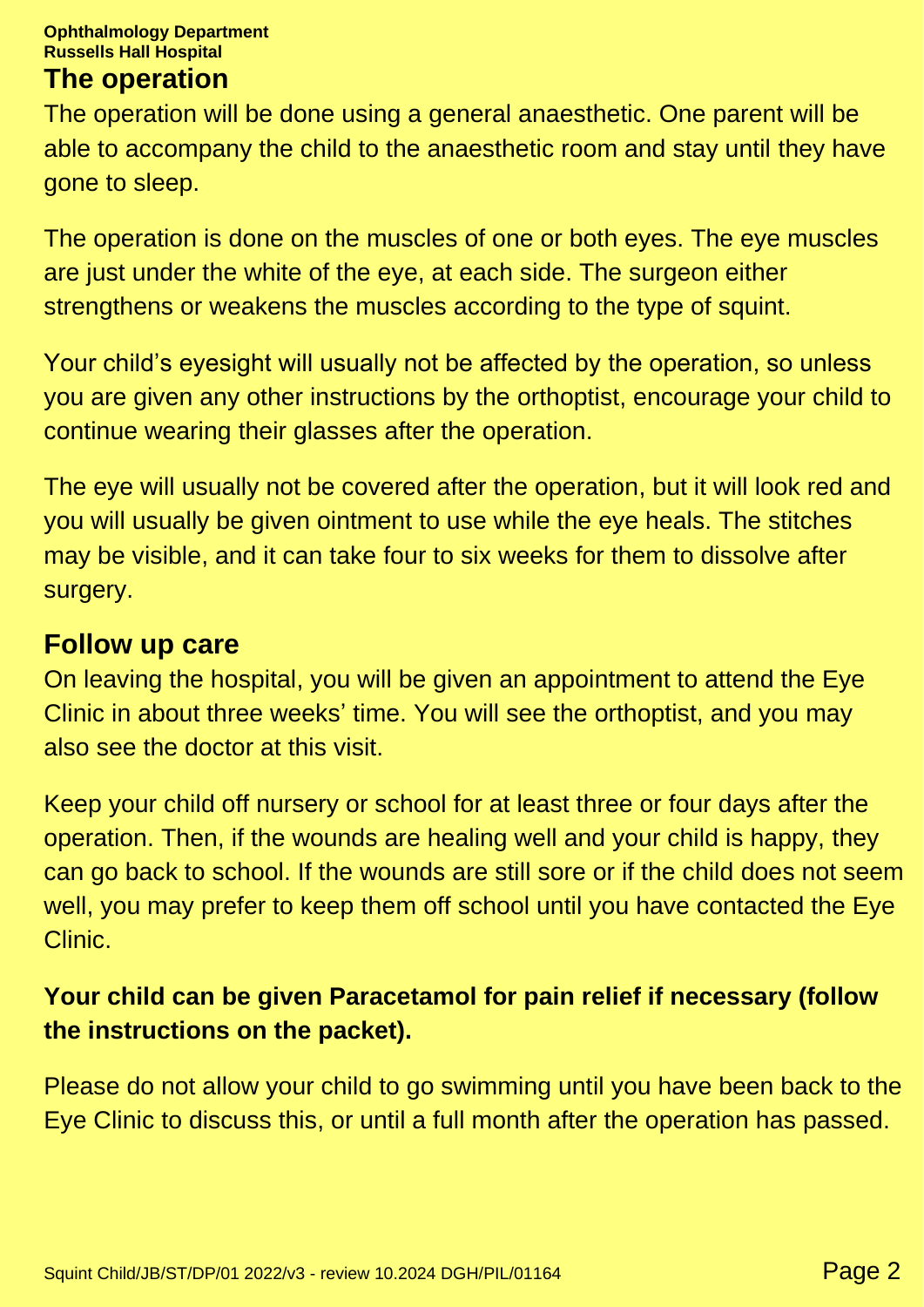### **Risks of squint surgery**

Every operation has risks, and these are the main ones for squint surgery:

- In around one in five children, the operation has less of an effect than expected. Sometimes, the eye drifts the opposite way. Further surgery may be needed to re-align the eye, either soon after or up to many years after the initial surgery.
- Occasionally, after an operation, a child may experience some double vision. If this occurs, it usually only lasts a few days. If it persists, contact the Orthoptic Department for an earlier appointment. In older children especially, this problem may require further treatment.
- Rarely, the white of the eye is left permanently slightly pink, or occasionally with a bluish patch or scarring, though this usually fades with time.
- Very rarely, a germ enters the eye at the time of surgery. Infection in the eye can badly damage eyesight.

# **What if I have any problems or questions after reading this leaflet?**

If there is anything you do not understand, or you are concerned or worried about any part of the treatment, contact:

The **Urgent Referral Clinic** team at Russells Hall Hospital Eye Clinic on **01384 456111 ext. 3633**.

## **Eye emergency, out of hours**

In case of an eye emergency after the closing hours of the Eye Clinic at Russells Hall Hospital (including weekends and bank holidays), please contact the **Birmingham and Midland Eye Centre on 0121 507 4440**

The doctor on call is usually based at the Eye Centre, City Hospital, Dudley Road, Birmingham. They may need to call you back, and if necessary, they will arrange for you to visit them.

**Note:** the information in this booklet is provided for information only. The information found is **not** a substitute for professional medical advice or care by a qualified doctor or other health care professional. **Always** check with your doctor if you have any concerns about your condition or treatment.